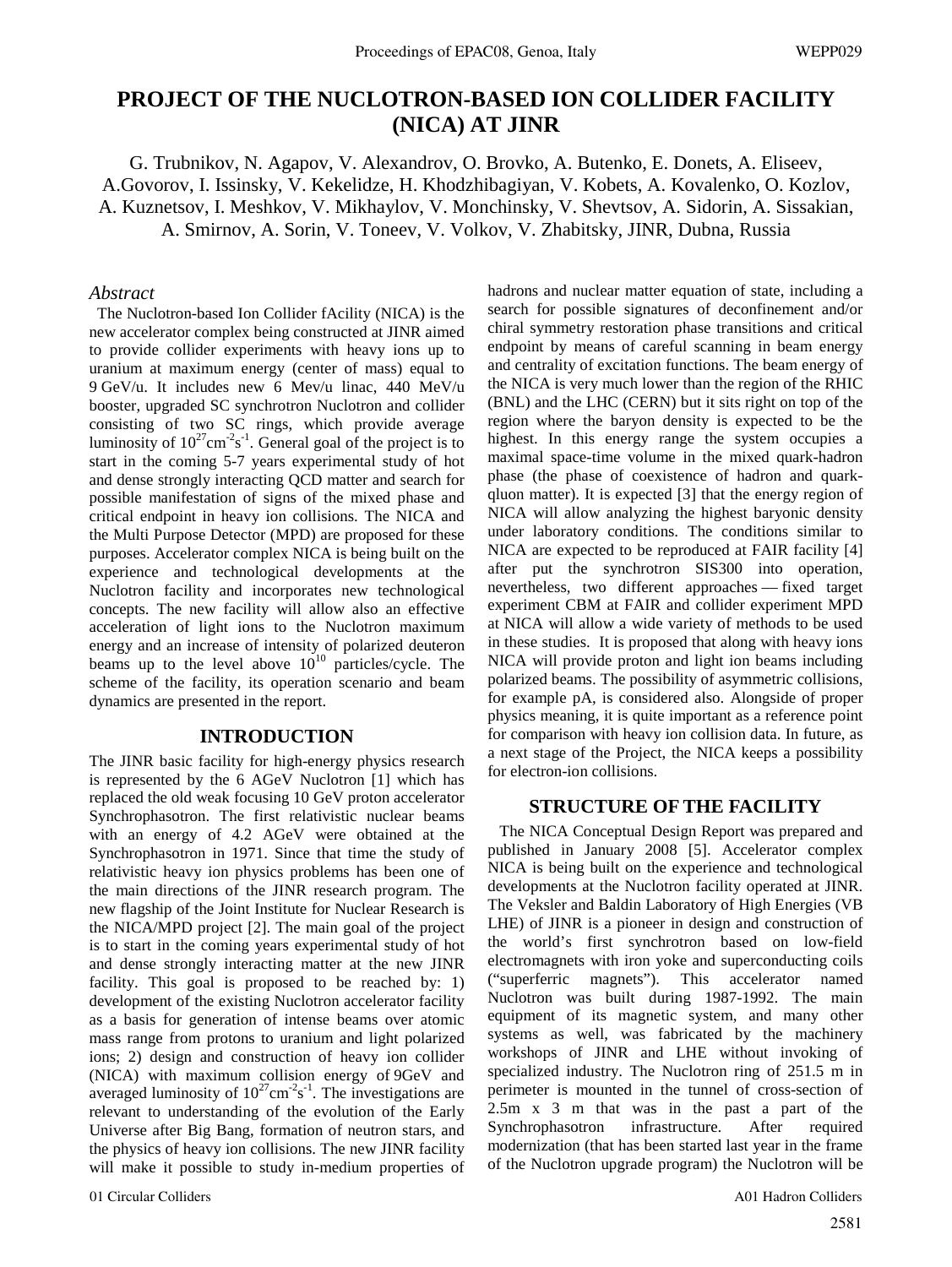used as a key element of the NICA injection chain. To increase the Nuclotron ability for the heavy ion acceleration a new booster synchrotron will be designed and constructed. The booster magnetic system will be manufactured on the basis of the superferric magnets technology.

 For the highly charged heavy ion generation the electron string ion source will be used. It has been developed in JINR during recent years. Such type the source "KRION-2" provides heavy ions for the operation of the Nuclotron facility. Highly charged heavy ions are produced in the electron string – new-discovered at JINR steady state of hot pure electron plasma, which provides excellent conditions for ion confinement and production of highly charged states. Ionization in the electron strings is produced by electron-ion impacts. The electron string is formed in the magnetic field of  $1.2 \div 3.3$  T. Electrons from an electron gun have energy in the range of  $2 \div$ 6 keV. Traveling in the magnetic field they reach "the reflector" and return to the gun, reflect there again, and so bounce between the gun cathode and reflector forming "the string". Such a bouncing electron cloud produces the ionization of stored ions very efficiently.

 Two new superconducting storage rings equipped with electron or stochastic cooling systems are aimed to provide collider experiment with heavy ions like Au, Pb or U at energy up to 3.5 x 3.5 GeV/u. The maximum magnetic rigidity of the collider rings is chosen to be equal to the Nuclotron one in order to have a possibility to increase center-of-mass energy of the heavy ion collisions up to about  $\sqrt{s}$  = 11 GeV/u at the next stage of the project realization.

The proposed facility (Fig. 1) consists of:

- 1. ESIS-type ion source that provides  $U^{32+}$  ions at intensity of  $2.10^9$  ions per pulse of about 7 µs duration at repetition rate up to 50 Hz.
- 2. Injector on the basis of linear accelerator consisting of RFQ and RFQ Drift Tube Linac (RFQ DTL) sections. The linac accelerates the ions at  $A/q \leq 8$  to the energy of 6 MeV/u at efficiency not less than 80%.
- 3. Booster synchrotron, which has maximum magnetic rigidity of 25 Tm and the circumference of about 215 m. The Booster is equipped with electron cooling system that allows to provide cooling of the ion beam in the energy range from injection energy up to 100 MeV/u. The maximum energy of  $U^{32+}$  ions accelerated in the Booster is 440 MeV/u.
- 4. Stripping foil placed in the transfer line from the Booster to the Nuclotron allows to provide the stripping efficiency at the maximum Booster energy not less than 40%.
- 5. The Nuclotron accelerator having maximum magnetic rigidity of 45 Tm and the circumference of 251.52 m provides the ion acceleration to the experiment energy.
- 6. Two collider rings with maximum magnetic rigidity of 45 Tm and the circumference of about 225 m. The maximum field of superconducting dipole magnets is

about 5 T. For luminosity preservation an electron or stochastic cooling system is planned to be constructed.



Fig. 1. Schematics of the NICA accelerator complex with parameters for U-U collisions.

The design of MPD detector is performed simultaneously with the accelerator complex R&D and the necessary upgrade of the infrastructure. Basic approach to the particle detector design and construction are published in the "MPD Letter of Intent." [6].

# **LUMINOSITY OF THE COLLIDER**

The collider operation at luminosity of between  $10^{26}$  and  $10^{27}$  cm<sup>-2</sup> s<sup>-1</sup> allows to perform experiments which should measure all hadrons comprising multi-strange hyperons, their phase-space distributions and collective flows. This includes also event-by-event observables.

 It is suggested to achieve the required luminosity level at the ion bunch intensity  $(10^9 \text{ ions per bunch})$  already used at RHIC in routine operation. The luminosity by two orders of magnitude larger than the luminosity in RHIC at low energy operation will be reached by means of the following peculiarities of the NICA design.

- **1. Collider operation at low beta function in the interaction point.** This is possible due to short interaction region (of about 10 m) that allows to have maximum beta functions in the triplets of about 90 m at the beta function of 0.5 m in the collision point. At such conditions the beam radius in the lenses of the low beta insertion section is about 4 cm that requires reasonable aperture of the lenses.
- **2. Short bunch length.** The rms bunch length of about 30 cm makes possible to avoid "the hour glass effect" and to concentrate 80% of the luminosity inside the inner tracker of the detector.
- **3. Collider operation at the beam emittance corresponding to the space charge limit.** In the NICA energy range the luminosity is limited by the incoherent tune shift value. If the ion number per bunch and the tune shift are fixed the luminosity is scaled with the energy as  $\beta^2 \gamma^3$ . The formation and preservation of low emittance value, corresponding to achievable tune shift, is produced by beam cooling application at the experiment energy.